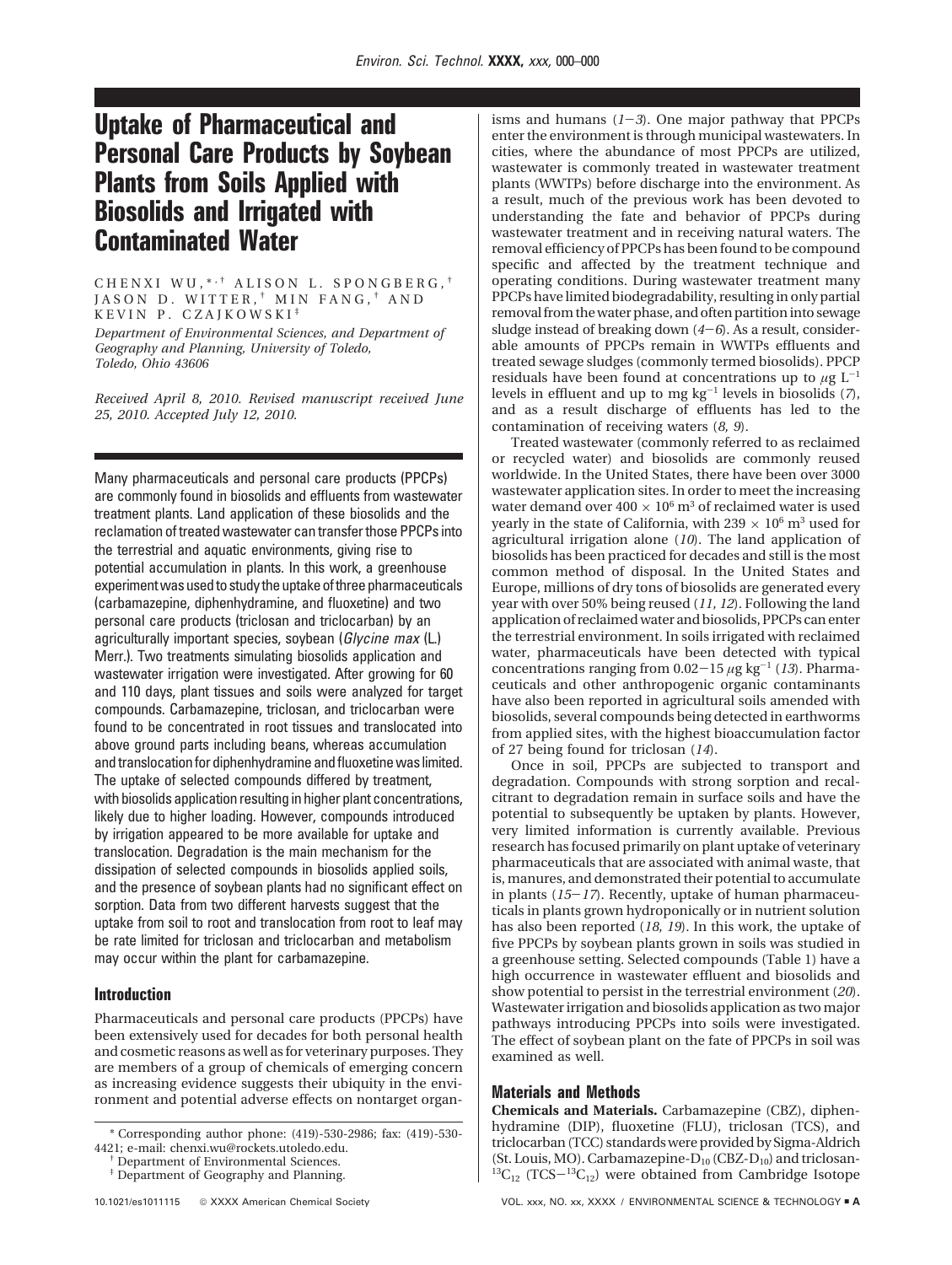#### **TABLE 1**. **Selected Physico-chemical Properities of Target Compounds**

| Compound<br>(CAS number) | <b>Application</b> | <b>Structure</b>       | Acid/base      | $pK_{a}$           | $Log K_{ow}$      | $K_d$ (L kg <sup>-1</sup> ) |
|--------------------------|--------------------|------------------------|----------------|--------------------|-------------------|-----------------------------|
| Carbamazepine            | anticonvulsant     |                        | neutral        | 2.3 <sup>a</sup>   | $2.45^{a}$        | $12.6 - 19.8$ <sup>b</sup>  |
| $(298-46-4)$             |                    | Ωŕ<br>`NH <sub>2</sub> |                |                    |                   |                             |
| Diphenhydramine          | antihistamine      |                        | very weak base | 9.08 <sup>c</sup>  | 3.44 <sup>c</sup> | 61 <sup>d</sup>             |
| $(58-73-1)$              |                    |                        |                |                    |                   |                             |
|                          |                    |                        |                |                    |                   |                             |
| Fluoxetine               | antidepressant     | $\sim$ NH              | weak base      | 10.09 <sup>c</sup> | 4.61 <sup>c</sup> | $785 - 12,546$ <sup>e</sup> |
| $(54910 - 89 - 3)$       |                    |                        |                |                    |                   |                             |
| Triclosan                | antimicrobial      | OН<br>O                | weak acid      | 7.9 <sup>f</sup>   | 4.8 <sup>f</sup>  | $178 - 264$ <sup>g</sup>    |
| $(3380 - 34 - 5)$        |                    | CI                     |                |                    |                   |                             |
| Triclocarban             | antimicrobial      | NΗ<br>C                | weak acid      | $12.7^{f}$         | $4.9^{f}$         | $763 - 1187$ <sup>g</sup>   |
| $(101-20-2)$             |                    | CI                     |                |                    |                   |                             |

*<sup>a</sup>* Ref *37*. *<sup>b</sup>* Ref *30*. *<sup>c</sup>* Ref *36*. *<sup>d</sup>* Unreported data for the same soil from our lab. *<sup>e</sup>* Ref *38*. *<sup>f</sup>* Ref *39*. *<sup>g</sup>* Ref *29*.

Laboratories (Andover, MA), fluoxetine-D<sub>5</sub> (FLU-D<sub>5</sub>) was purchased from Ceriliant (Round Rock, TX). Diphenhydramine- $D_5$  (DIP- $D_5$ ) and triclocarban- $D_5$  (TCC-- $D_5$ ) were from CDN isotopes (Pointe-Claire, Quebec, Canada). Other chemicals and solvents were supplied by Fisher Chemicals (Fair Lawn, NJ). Stock standard solutions were prepared by dissolving certain amounts of standard in methanol. Working standard solutions were prepared and diluted from stock standard solutions.

A sandy soil (Lamson series, an Aeric Haplaquepts, with 9.7% clay, 3.2% silt, and 87.1% sand) with a pH of 5.1 and 2.7% organic matter was collected from the Stranahan Arboretum, a University of Toledo field research station located in Toledo, OH. The soil was air-dried and sieved to less than 2 mm. Biosolids (Class B) containing 19 g  $L^{-1}$  solid were collected from the Oregon wastewater treatment plant (Oregon, OH). Detailed information on the plant has been described previously (*21*).

Nursery pots (10 L) were used for plant growth. Each pot was filled with 8.7 kg soil. For biosolids application treatments, 3.2 L of biosolids were spiked with the mixed standard solution (approximately 10  $mg\ kg^{-1}$ , dry weight) and mixed with 8.7 kg soil by adding incrementally, roughly equivalent to a field application rate of five dry tons per acre. The theoretical concentration in amended soil was  $0.07$  mg kg<sup>-1</sup> for each compound without considering the background residual in biosolids. Compared to the results from a recent National Sewage Sludge Survey in the United States (*22*), this spiked concentration is comparable for TCC and TCS. For CBZ, DIP, and FLU the concentrations are about 10-<sup>100</sup> times higher than average reported values but still within the same order of magnitude compared with the maximum reported values. The biosolids applied soil was allowed to dry for two weeks before use in the experiment. Homogeneity and concentration after drying of the soil/biosolids mixture were tested in each treatment replicate, and found to be close to the theoretical concentration values, with relative standard deviations generally low (9-30%). The soil pH and organic matter content increased from 5.1 to 5.6 and 2.7 to 2.9%, respectively.

**Experimental Setup.** Soybean (*Glycine max* (L.) Merr.) was used for the uptake study. Soybean seeds were obtained from Pioneer Hi-Bred International (Johnston, IA). Two treatments and a blank control were used, each consisting of nine containers. Each pot was planted with four seeds, and at least three seeds germinated from each pot. A plantfree control was also used for the biosolids application treatment (three pots) to examine the effect of plants on PPCPs dissipation. All pots were kept in a glass green house set at 24/21 °C day/night temperatures with 25-50% humidity. Photoperiod was 16 h using a 1:1 ratio of highpressure sodium and metal halide lamps with minimum light levels of 200  $\mu$ mol m $^{-2}$  s $^{-1}$ . Each pot was watered with modified Hoagland's nutrient solution adjusted to pH 6.5 (*23*) two to three times a week. Less water was used for biosolids application treatment due to the increase of water retention as a result of the biosolids application. For the irrigation treatment, water was spiked at  $10 \mu g L^{-1}$  with mixed standard solution immediately before irrigation. This spiked concentration was 2-3 orders of magnitudes higher than typical concentration found in reclaimed water (*13*). This higher concentration was used to allow for the detection of PPCPs in soil and plant and was determined by the sensitivity of the analytical method. After the first harvesting (60 days), the irrigation solution was switched to tap water, previously found to have no detectable concentration of the target compounds.

**Harvesting.** The first set of samples was collected after 60 days, when the soybean plants entered the sixth node (V6) stage. Three pots were withdrawn from each treatment along with a blank control. Plants from each pot were separated from soil into root, stem and leaf. Thoroughly mixed subsamples of soil were taken from each pot after plant harvesting. The second set of samples was harvested after 110 days, when the plants entered the full seed (R6) stage. Again three pots were withdrawn from each treatment, a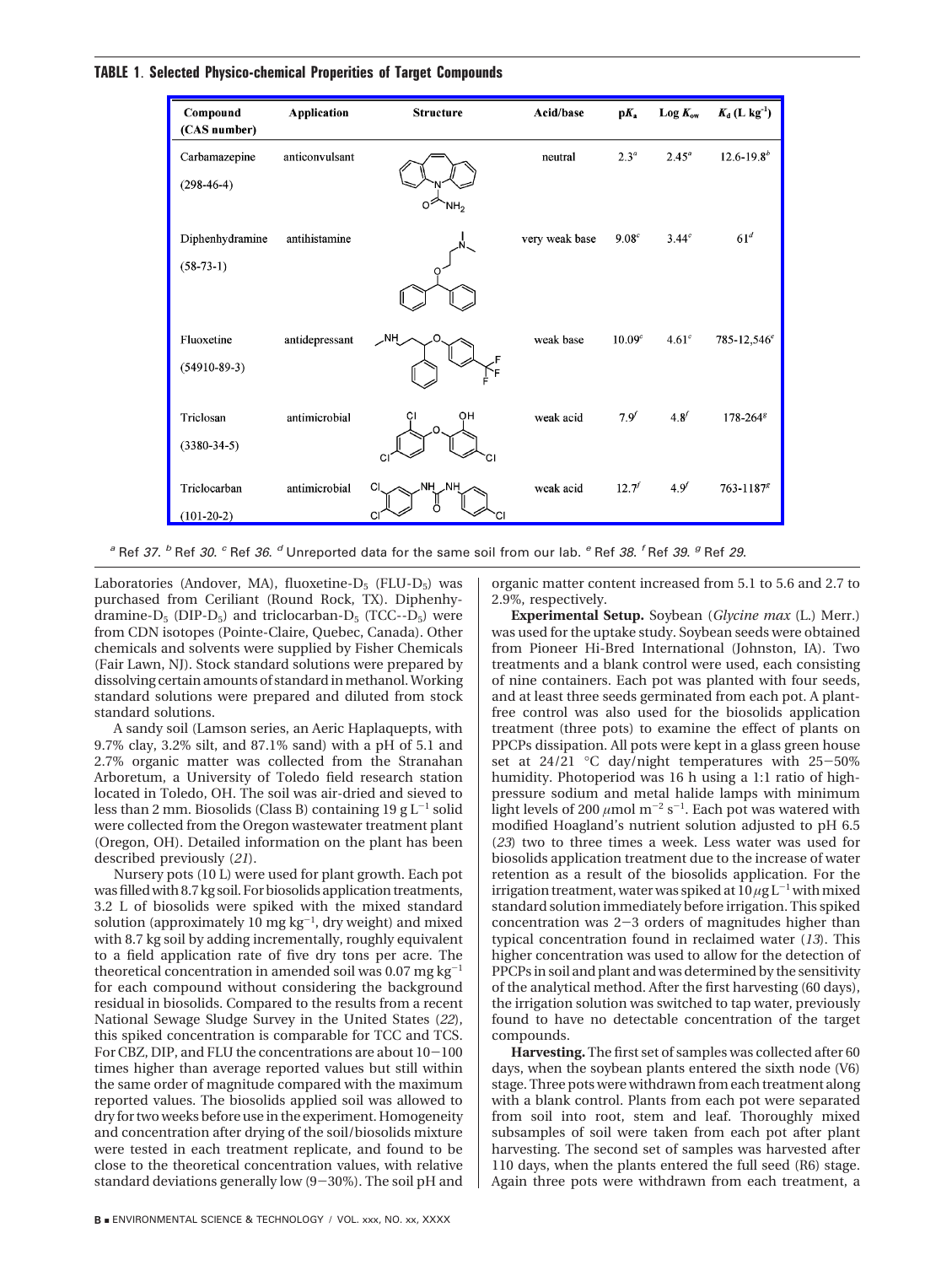|                        | first harvesting (60 days)      |                |                 |                | second harvesting (110 days)    |                 |                 |                |                 |  |  |
|------------------------|---------------------------------|----------------|-----------------|----------------|---------------------------------|-----------------|-----------------|----------------|-----------------|--|--|
| compound               | soil                            | root           | stem            | leaf           | soil                            | root            | stem            | leaf           | bean            |  |  |
|                        | irrigation treatment            |                |                 |                | irrigation treatment            |                 |                 |                |                 |  |  |
| CBZ                    | $0.7 \pm 0.2$                   | $3.3 \pm 0.6$  | $1.37 \pm 0.75$ | $3.4 \pm 1.1$  | $1.1 \pm 1.4$                   | $2.4 \pm 0.6$   | $0.6 \pm 0.1$   | $1.9 \pm 0.4$  | nd              |  |  |
| <b>DIP</b>             | $0.8\pm0.2$                     | $2.0 \pm 0.1$  | nd <sup>a</sup> | nd             | $0.9 \pm 0.4$                   | $1.8 \pm 0.2$   | nd              | nd             | nd              |  |  |
| <b>FLU</b>             | $0.8 \pm 0.3$                   | nd             | nd              | nd             | $0.5 + 0.4$                     | nd              | nd              | nd             | nd              |  |  |
| <b>TCS</b>             | nd                              | $16.9 \pm 2.6$ | $10.1 \pm 3.3$  | $13.7 \pm 2.0$ | nd                              | $24.2 \pm 21.3$ | $58.0 \pm 29.6$ | $80.1 \pm 5.6$ | $35.8 \pm 20.2$ |  |  |
| <b>TCC</b>             | $1.4 \pm 0.2$                   | $7.4 \pm 0.4$  | $7.06 \pm 2.05$ | $5.9 \pm 0.9$  | $2.4 \pm 2.2$                   | $7.1 \pm 2.6$   | $4.8 \pm 1.7$   | $14.9 \pm 1.6$ | $4.0 \pm 1.5$   |  |  |
|                        | biosolids application treatment |                |                 |                | biosolids application treatment |                 |                 |                |                 |  |  |
| CBZ                    | $49.0 \pm 2.3$                  | $153 \pm 46$   | $27.3 \pm 0.3$  | $216 \pm 75$   | 44.2 $\pm$ 1.1                  | $127 \pm 30$    | $33.5 \pm 6.8$  | $110 \pm 25$   | nd              |  |  |
| <b>DIP</b>             | $43.3 + 8.0$                    | $26.2 + 5.3$   | $7.8 \pm 3.1$   | $6.3 + 1.7$    | $46.6 \pm 4.8$                  | $17.8 \pm 4.2$  | $4.8 \pm 2.5$   | $7.2 \pm 0.6$  | nd              |  |  |
| <b>FLU</b>             | $40.5 \pm 5.6$                  | $22.2 + 5.3$   | $8.1 + 0.8$     | nd             | $47.8 \pm 2.8$                  | $20.4 \pm 4.08$ | nd              | nd             | nd              |  |  |
| <b>TCS</b>             | $12.8 \pm 1.9$                  | $28.9 \pm 6.1$ | $10.9 \pm 0.9$  | $17.1 \pm 3.3$ | $13.2 \pm 1.5$                  | $76.8 \pm 3.1$  | $136 \pm 66$    | $120 \pm 37$   | $12.6 \pm 2.3$  |  |  |
| <b>TCC</b>             | $73.9 \pm 8.7$                  | $126 + 31$     | $35.5 \pm 25.0$ | $7.1 \pm 1.8$  | $82.5 \pm 8.8$                  | $168 \pm 34$    | $16.5 \pm 14.0$ | $37.6 + 9.9$   | $2.6 \pm 0.3$   |  |  |
| $a$ nd = not detected. |                                 |                |                 |                |                                 |                 |                 |                |                 |  |  |

blank control and additionally a plant-free control. Plants were then separated into root, stem, leaf, and bean. Subsamples of soil were also collected. Plant samples were rinsed with deionized water after harvesting. All samples were then freeze-dried and stored in sealed plastic bags at  $-20$  °C until analysis.

**Chemical Analysis.** Plant and soil samples were spiked with stable isotope labeled surrogate standards and extracted by pressurized liquid extraction (PLE) using a Dionex ASE200 system (Sunnyvale, CA). The extracts were further cleaned and concentrated using Biotage Evolute ABN solid phase extraction (SPE) cartridges (Charlottesville, VA). Prepared samples were separated using a Luna C8(2) end-capped column (100  $\times$  4.6 mm 3  $\mu$ m particle size) with a Security-Guard column (Phenomenex, Torrance, CA) and analyzed using a Varian 1200 L (Walnut Creek, CA) liquid chromatography-tandem mass spectrometer with electro-spray ionization interface (LC-ESI-MS/MS). Details of sample preparation and analysis are described in the Supporting Information.

**Data Analysis.** Reported concentrations and bioconcentration factor were calculated based on dry weight and are presented as mean and standard deviation of three replicates. Student's *t* test or one-way ANOVA (significant level  $= 0.05$ ) were used to evaluate PPCP accumulation in plants from the two treatments and dissipation in soil with and without plants. All statistical analyses were performed using SPSS 17.0 software.

## **Results and Discussion**

**Soybean Uptake of PPCPs.**Concentrations of target analytes detected in soils and plant samples from two treatments at two harvestings are listed in Table 2. All compounds presented the ability to transfer into plant tissues from soils but their uptake behavior was compound specific and affected by treatment. After 60 days' growth, CBZ, TCS, and TCC had accumulated in roots and translocated into above ground parts. TCS (16.9  $\pm$  2.6 ng g<sup>-1</sup>) was detected with the highest<br>concentration in root from the irrigation treatment whereas concentration in root from the irrigation treatment whereas CBZ (216  $\pm$  75 ng g<sup>-1</sup>) in leaf had the highest concentration<br>from the biosolids application treatment. DIP and ELU were from the biosolids application treatment. DIP and FLU were detected in root tissues at very low concentrations and their translocation from root to above ground tissues was limited. After 110 days, TCS (80.1  $\pm$  5.6 ng g<sup>-1</sup>) was detected with the<br>highest concentration in leaf from the irrigation treatment highest concentration in leaf from the irrigation treatment and TCC (168  $\pm$  34 ng g<sup>-1</sup>) in root was the highest from<br>biosolids annication treatment Concentrations of PPCPs in biosolids application treatment. Concentrations of PPCPs in samples from the biosolids application treatment were generally higher, likely due to a higher loading of the PPCPs into the soils (a total of 0.07 and 0.61 mg of each compound



**soil.**

was added into each pot by irrigation and biosolids, respectively). After 110 days, only TCS and TCC were detected in beans. The absence of CBZ in beans is unexpected, since it was accumulated in leaf tissues. This implies that metabolism may be occurring within the bean.

The bioconcentration factor (BCF) between root and soil is calculated as the ratio of root concentration to soil concentration and is presented in Figure 1. The BCF was not calculated for FLU and TCS from the irrigation treatment as FLU was not detected in root and TCS was not detected in soil. Generally, BCF was higher for CBZ, TCS, and TCC compared to that of DIP and FLU. The root uptake of nonionic organic chemicals from soil solution is considered to be a partition related process and generally increases with the increase of a compound's hydrophobicity (*24*). The uptake of ionizable compounds is more complicated and can be affected by hydrophobicity as well as  $pK_a$  and substrate  $pH$ conditions (*25, 26*). Among tested compounds, CBZ is a very weak base and TCS and TCC are weak acids. With soil pH's ranging between 5 and 6 during the experimental period, they existed predominantly in neutral form. Whereas, DIP and FLU are weak bases, and exists as cation in tested soils. For ionizable organic compounds, their neutral form generally favors the root uptake, whereas ionization can reduce their bioaccumulation in plants (*27*).

Sorption to soil particles can also affect the plant uptake potential of the compound. For neutral organic compounds, distribution between soil and water  $(K_d)$  is highly correlated to the organic carbon fraction in soils while the distribution between organic carbon and water  $(K_{oc})$  is correlated to their octanol-water partition coefficient ( $K_{ow}$ ) (28). As both root uptake and  $K_d$  increase with the increase in  $K_{ow}$  of the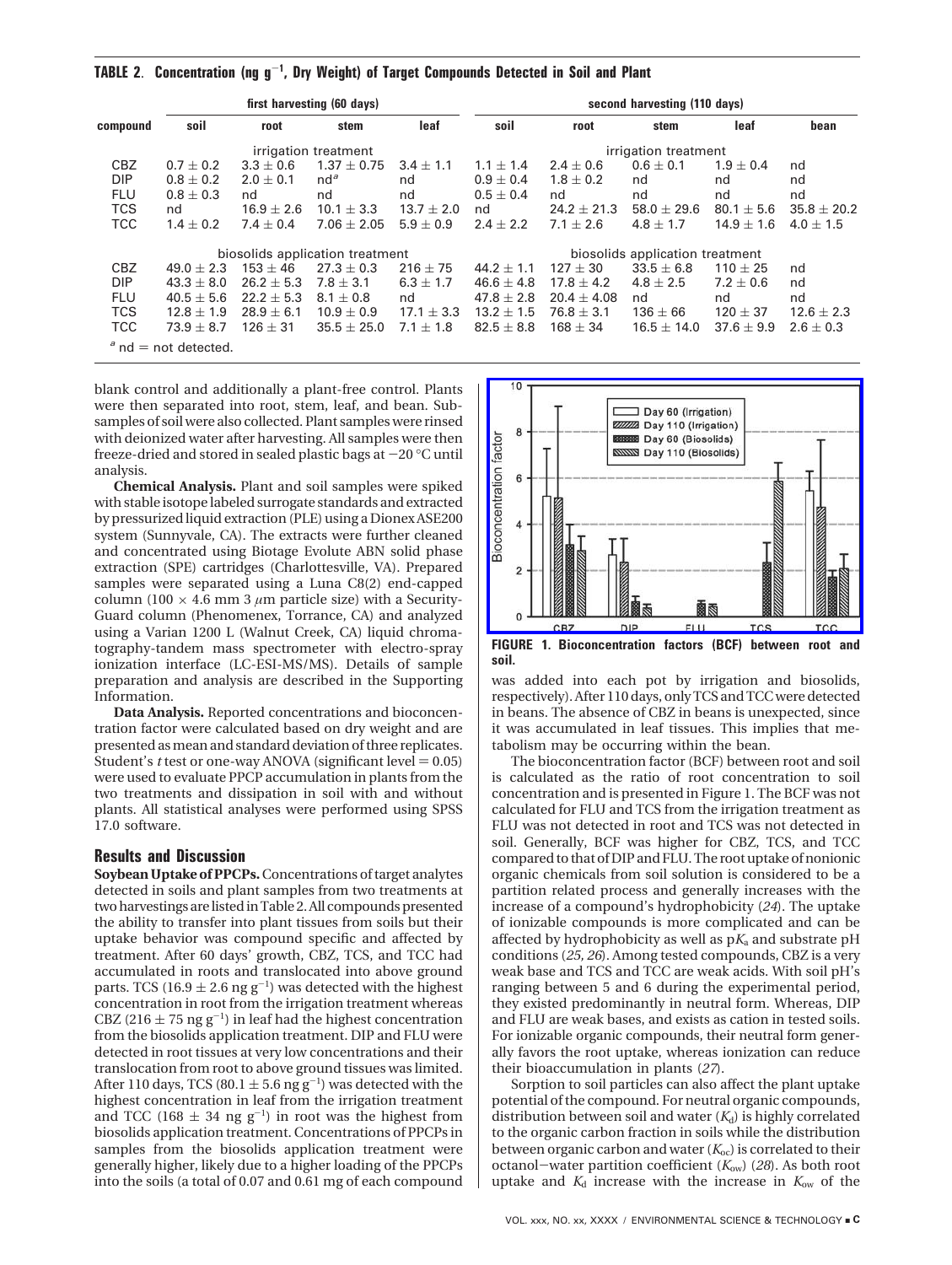

compound, the BCF will be determined by the overall effect of two processes. Based on modeled results from Trapp (*27*), BCF between root and soil will generally decrease with the increase in *K*ow. For the three PPCPs existing in neutral form here, their BCF trend generally agrees with the prediction based on their *K*ow. However, the BCF of TCS in biosolids amended soil from day 110 was much higher that that of CBZ and TCC, which might suggest that other uptake mechanisms other than partition are involved. Mechanisms for the sorption of ionized organic compounds such as ionic binding can be more important than hydrophobic interaction. Therefore, increased sorption of ionized compounds will reduce their root uptake potential. Both DIP and FLU have relatively strong sorption capacity (Table 1), especially FLU, which results in low BCF values.

Comparing the two treatments, irrigation had a higher average BCF for CBZ, DIP and TCC, but only statistically significant for DIP (*t* test, *p* < 0.01) due to high variation. This result suggests that these compounds are more available for root uptake when introduced by irrigation. This is possibly because freshly added compounds have less time to interact with soil particles whereas compounds added through biosolids application had a longer soil contact time and the resulting aging process reduces their bioavailability. Biosolids application also increased soil organic matter content and possibly increased the PPCPs sorption (*29, 30*), thus reducing their root uptake. Other than TCS ( $t$  test,  $p < 0.01$ ), no statistically significant differences from day 60 and day 110 were observed for BCF, suggesting that equilibrium between soil and root was likely reached. However, in biosolids application treatment, the BCF of TCS from day 110 was more than doubled compared to BCF from day 60, indicating that the uptake of TCS from soil to root might be rate limited.

Leaf to root concentration ratio (*C*leaf/*C*root) was calculated to evaluate translocation of PPCPs from root to above ground parts (Figure 2). The  $C_{\text{leaf}}/C_{\text{root}}$  was not calculated for DIP from irrigation treatment and for FLU from both treatments as their leaf concentrations were below LOD. Comparing the two treatments, a higher average  $C_{\text{leaf}}/C_{\text{root}}$  was observed in the irrigation treatment for TCS ( $t$  test,  $p = 0.19$ ) and TCC ( $t$  test,  $p < 0.01$ ). This result suggests that irrigation might also increase the translocation potential of certain compounds. This is possibly due to higher water transpiration in plants from this treatment, as a result of more frequent watering, but this explanation cannot be verified as no transpiration measurements were performed. When comparing the two harvesting times,  $C_{\text{leaf}}/C_{\text{root}}$  decreased for CBZ ( $t$  test,  $p < 0.04$ ), increased for TCS and TCC ( $t$  test,  $p < 0.02$ ), with no significant change for DIP. The decrease of *C*leaf/*C*root for CBZ is likely due to metabolism within the leaf, whereas the increase of *C*leaf/*C*root for TCS and TCC suggests that their translocation rate from root to leaf was rate limited, likely due to their high hydrophobicity (*31*).



**with or without plants.**

**Dissipation in Soil.** The dissipation of selected PPCPs in biosolids applied soil with and without plants over time is illustrated in Figure 3. No dissipation was observed for DIP and FLU (ANOVA,  $p > 0.26$ ) in soil containing plants within the 110 day experimental period. The persistence of DIP and FLU in soils has also been observed previously (*32, 33*). The concentration of CBZ, TCS, and TCC decreased significantly by 38, 80, and 37%, respectively. The loss of compounds occurred predominantly within the first 60 days, with the concentration of CBZ only dropping 10% between day 60 and day 110 and TCS and TCC showing no testable difference in that same period. This is possibly due to the reduced biodegradation availability of these compounds over time. These compounds are polar and nonvolatile, so degradation and plant uptake can be the major pathways for dissipation. Sorption to container may also occur but considering the surface area of the pot is much smaller than that of the soil, loss by sorption to container should not be significant. The dry biomass from each pot averaged 15.4 g, whereas the amount of PPCPs mass accumulated in plant was less than 1.0 *µ*g. Thus, loss by plant uptake from the soil is negligible compared with the amount present in soils  $(0.4-1.1 \text{ mg})$ . Therefore, degradation was a more important removal mechanism. Previously, biodegradation has been found to be responsible for the loss of TCS and TCC in soils (*34*) and could be a likely mechanism here. A comparison of compound residual in soil with and without plants after 110 days provided no statistically significant differences (*t* test, *p* > 0.14), suggesting that the soybean plants had no major effect on the dissipation of selected compounds either by uptake or by stimulating biodegradation.

**Environmental Relevance.** This study demonstrates the ability of plants to uptake PPCPs from soils that have been applied with biosolids or irrigated with PPCPs contaminated water. The plant uptake of PPCPs depends on their physicochemical properties such as  $pK_a$  and  $K_{ow}$ , interaction with the substrate, and introducing pathways. The potential for PPCPs to enter the plant presents concerns for their phytotoxicity. Negative effects to plants have been observed for several pharmaceuticals at environmentally relevant concentrations (*35, 36*). Accumulation of PPCPs through the food chain could also pose potential risks to species consuming plant parts, including humans.

## **Acknowledgments**

This work was funded by the USDA CSREES program under grant numbers 2008-38898-19239 and 2003-38894-02032. We thank Scott Leisner for greenhouse space and Donald Nelson, April Ames, Butch Berger, the Oregon wastewater treatment plant (Todd Smith and Bob Martin), and the Northwest Ohio Biosolids Working Group (F. Akbar, M. Bisesi, K. Czajkowski,